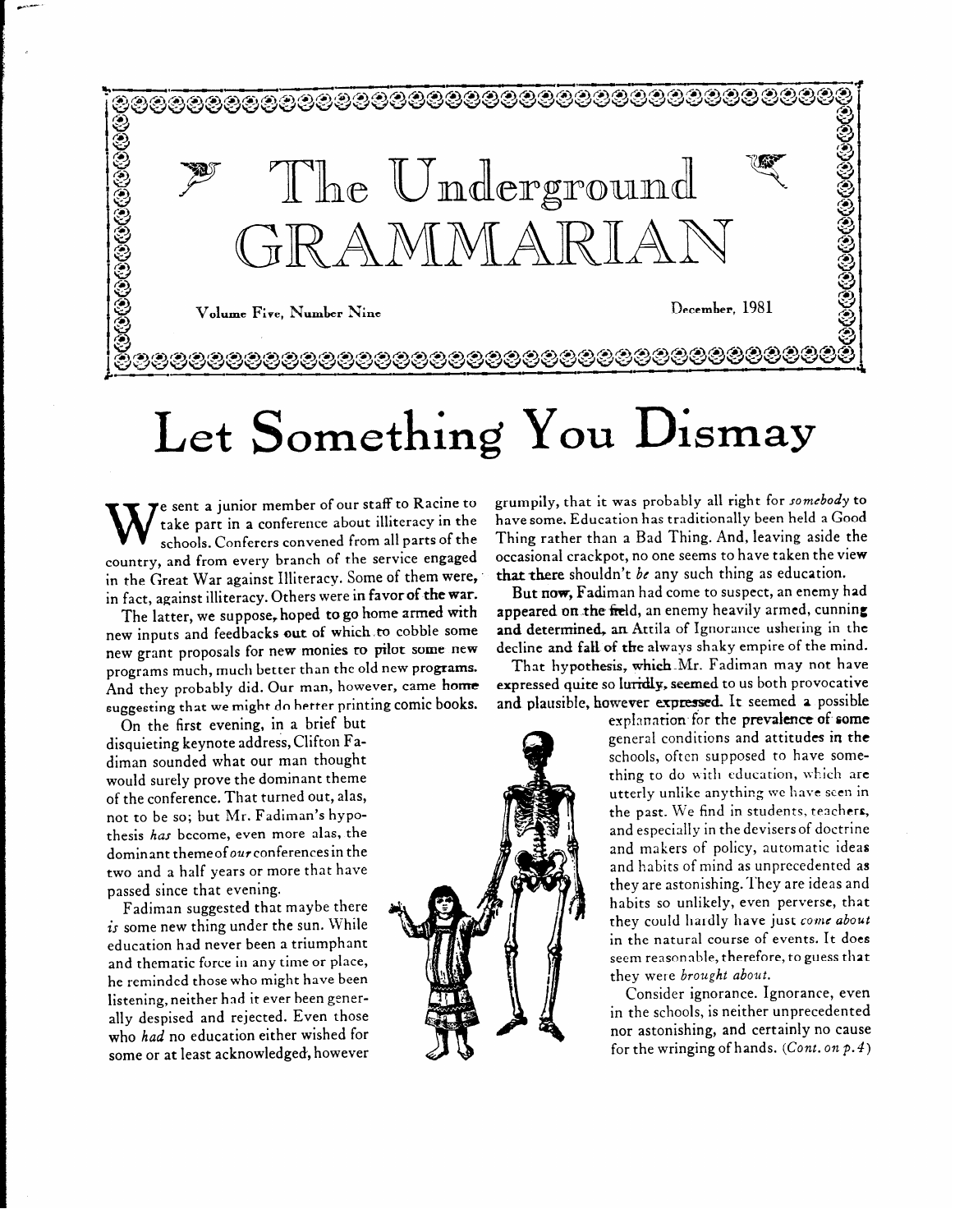fr) f.3 f.3 f.3 f.3 ,'a> hii 63 f5) 15) 63 43 I'i) 63 4 4 4 Cf3 \*3 4 4 Cf3 Cf3 <> Cf3 Cf3 +3 ff3 <f3 <@ <f3 {f3 +3 Cf3 ff3 Cf3 "3 Cf3 Cf3 fSf3 Cf3 ~~~Yy~W~WWWW~~~~~~~~~~~~~~~~~~~~~~~~~~~~~

not suitable for study in the schools, and one of them is

foreign language. The study of  $any$ foreign language is an egregiously unhumanistic enterprise in which even **good** students can **actually make an**  indubitable error! That's humiliating and undemocratic. The students who make many errors will suffer regular and irretrievable diminutions of selfesteem, and those who make only a few will stand in danger of becoming elitists. Those are risks that we can not and will not take, especiaIIy with all those earnest young people who truly love children and, resisting the lure of the lucrative but inhumane careers that they might have found

in commerce and technology, have come to us to bemade into *profezzionalz* of schoolteachering.

And fortunately, while we do still *permit* the study of a few foreign languages here, we find that most of our incipient schoolteachers don't even need to be advised to choose Puppetry Workshop or the History of Jazz rather than French or German as what we call "humanities electives." *They* know a humanity when they see one.

There's nothing humane about irregular verbs, and an obsession with foreign language is even more dehuman-

A A requirements. This may seem strange to someone out in endings—all of them. And the use of the imperfect sub-<br>requirements. This may seem strange to someone out in endings—all of them. And thousands of unamerican idioms **ERE ,4T GLASSRI~KO STATE, we** have no **language** izing for the teachers than for the students. The teachers requirements. Not do we have any foreign language are supposed to *know* the filegular verbs. And the case requirements. This may seem strange to contribute and pro-<br>the world, but most of us think it a very good and pro-<br>in fact, to suggest the possibility of a language be pretty damn sure that any teacher who is actually an per thing. In fact, to suggest the possibility of a language be pretty damn sure that any teacher who is actually an requirement around here is like asking for a bacon sand-<br>requirement around here is like asking for a bacon sand-<br>rote learning than into relating to self and others, and wich at a bar mitzvah in Brooklyn.<br>rote learning than into relating to self and others, and<br>The self and others and interest that are just will almost certainly be more interested in the mere facts There are—let's face it—certain subjects that are just will almost certainly be more interested in the mere facts<br>in the schools, and one of them is of a narrow discipline of dubious relevance than in the

> true goals of education: appreciation, awareness,global and/or enviromental consciousness, and rap sessions on death and Gay Rights. We are not the least bit interested in turning **out**  *that* sort of teacher, thank you.

> And furthermore, these people who indulge in foreign language study often pick up some uppity, anti-social notions about language *itself* They start getting persnickety about what they are pleased to call "accuracy," and they snootily pretend that they can't understand what it means to experientially enhance some aspects of remediation implementation in the

sphere of interpersonal communication, which tells you how little they really **care about self-expression and cre**ativity, a couple of our *other trne* goals.

But there's nothing to worry about, Our Division of Professional Studies-an airborn division at that-will see to it that there is never a foreign language requirement *here*. Why, just last year, when our little foreign language department proposed a few reading courses that **just** *might,* some day, be required by a couple of other little departments with no discernible future and thus

**A LITTLE HEAVY THINKING** 

## from

Gerald W. Brown Professor of Education California State University

Howcan wejustifyeight yearsofstudyof a foreign language when the foreign travel of the student may (probably ten years later) be in an entirely different sphere?

How can we justify intensive study of a foreign language when our 'track record' in achieving fluency is so poor?

How can we justify the study of foreign language when such a large percentage of our population never meets up with a native speaker? Not only does the student get no practice, but also he acquires no motivation.

Some attention should be given to [the] claim that the failure to study a foreign language is [a] detriment to international understanding. Although such a statement would be difficult to demonstrate one way or the other, it is difficult to see how a knowledge of French would help understanding of the international situa-

tion in China, Japan, etc. In my own sphere the people who are multilingual do not stand out as having

a significant international understanding lingualism may be bad for business, and business may very well provide opportunities for their employees to learn, in a commercial language school, the specific language they need at the specific time they need it. Three essentials of language study come together at that point:  $(1)$  an able learner, (2) motivation to study, and able learner, (2) motivation to study, and (3) a ready opportunity to put the study

into practice.<br>As for teaching every student in our schools and colleges a second language, schools and colleges a second language, how are we doing with English?